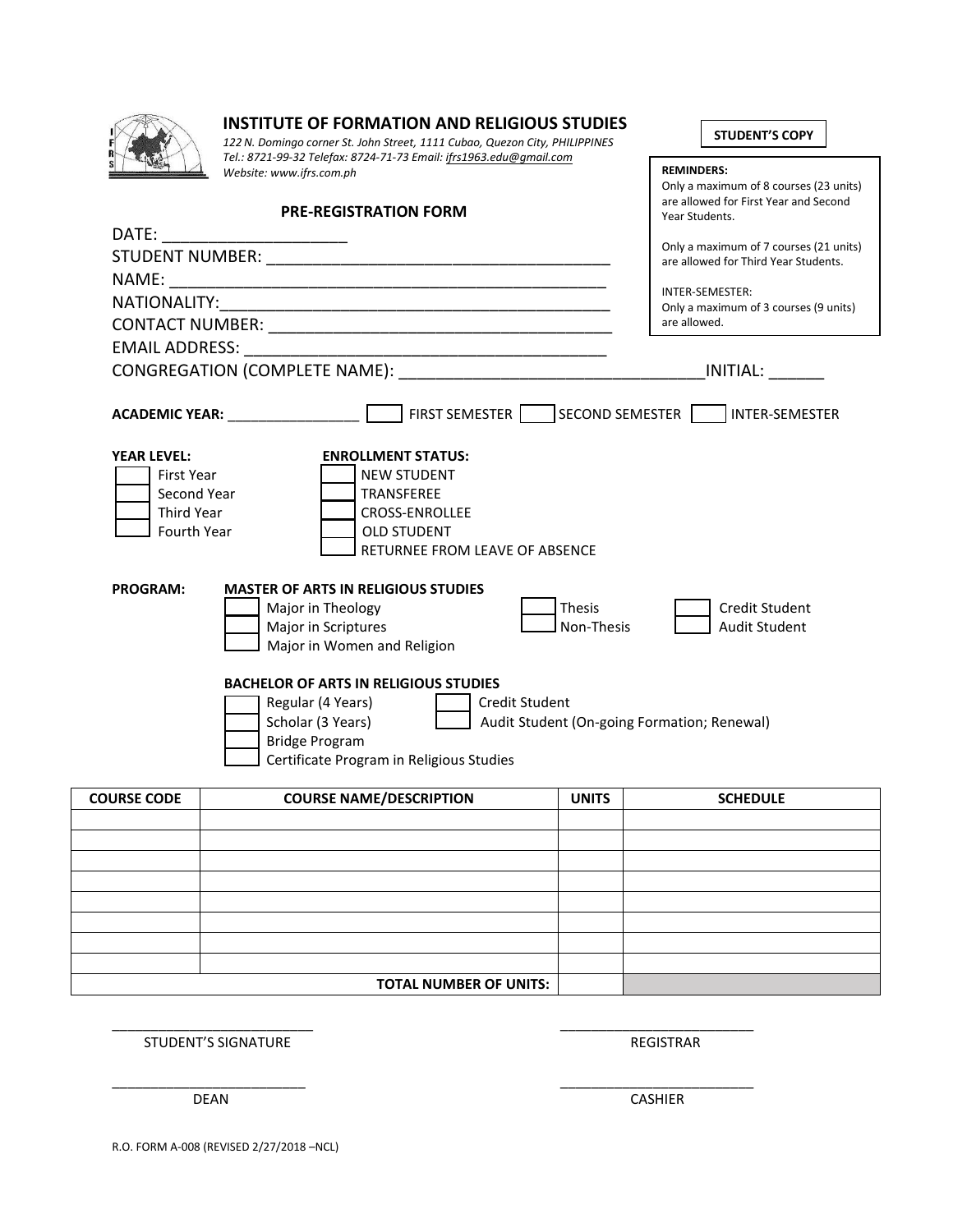| 4            |  |  |
|--------------|--|--|
| ×<br>F       |  |  |
| e.<br>ា<br>ទ |  |  |
|              |  |  |

### **INSTITUTE OF FORMATION AND RELIGIOUS STUDIES**

*122 N. Domingo corner St. John Street, 1111 Cubao, Quezon City, PHILIPPINES Tel.: 8721-99-32 Telefax: 8724-71-73 Email[: ifrs1963.edu@gmail.com](mailto:ifrs1963.edu@gmail.com) Website: www.ifrs.com.ph*

# **PRE-REGISTRATION FORM**

|                                                                                            | <b>PRE-REGISTRATION FORM</b>                                                                                                                                                         |                             | Year Students.                                        |
|--------------------------------------------------------------------------------------------|--------------------------------------------------------------------------------------------------------------------------------------------------------------------------------------|-----------------------------|-------------------------------------------------------|
|                                                                                            | DATE: _________________________                                                                                                                                                      |                             | Only a maximum of 7 courses (21 units)                |
|                                                                                            |                                                                                                                                                                                      |                             | are allowed for Third Year Students.                  |
|                                                                                            |                                                                                                                                                                                      |                             | INTER-SEMESTER:                                       |
|                                                                                            |                                                                                                                                                                                      |                             | Only a maximum of 3 courses (9 units)<br>are allowed. |
|                                                                                            |                                                                                                                                                                                      |                             |                                                       |
|                                                                                            |                                                                                                                                                                                      |                             | INITIAL:                                              |
|                                                                                            |                                                                                                                                                                                      |                             | FIRST SEMESTER SECOND SEMESTER INTER-SEMESTER         |
| <b>YEAR LEVEL:</b><br>First Year<br>Second Year<br><b>Third Year</b><br><b>Fourth Year</b> | <b>ENROLLMENT STATUS:</b><br><b>NEW STUDENT</b><br><b>TRANSFEREE</b><br><b>CROSS-ENROLLEE</b><br><b>OLD STUDENT</b><br>RETURNEE FROM LEAVE OF ABSENCE                                |                             |                                                       |
| <b>PROGRAM:</b>                                                                            | <b>MASTER OF ARTS IN RELIGIOUS STUDIES</b><br>Major in Theology<br>Major in Scriptures<br>Major in Women and Religion                                                                | <b>Thesis</b><br>Non-Thesis | <b>Credit Student</b><br><b>Audit Student</b>         |
|                                                                                            | <b>BACHELOR OF ARTS IN RELIGIOUS STUDIES</b><br>Regular (4 Years)<br><b>Credit Student</b><br>Scholar (3 Years)<br><b>Bridge Program</b><br>Certificate Program in Religious Studies |                             | Audit Student (On-going Formation; Renewal)           |
| <b>COURSE CODE</b>                                                                         | <b>COURSE NAME/DESCRIPTION</b>                                                                                                                                                       | <b>UNITS</b>                | <b>SCHEDULE</b>                                       |
|                                                                                            |                                                                                                                                                                                      |                             |                                                       |

| TOTAL NUMBER OF UNITS: |  |
|------------------------|--|

\_\_\_\_\_\_\_\_\_\_\_\_\_\_\_\_\_\_\_\_\_\_\_\_\_\_ \_\_\_\_\_\_\_\_\_\_\_\_\_\_\_\_\_\_\_\_\_\_\_\_\_

\_\_\_\_\_\_\_\_\_\_\_\_\_\_\_\_\_\_\_\_\_\_\_\_\_ \_\_\_\_\_\_\_\_\_\_\_\_\_\_\_\_\_\_\_\_\_\_\_\_\_

STUDENT'S SIGNATURE **REGISTRAR** 

 $\mathsf{r}$ 

**REGISTRAR'S COPY**

Only a maximum of 8 courses (23 units) are allowed for First Year and Second

 $\overline{\phantom{0}}$ 

**REMINDERS:**

DEAN CASHIER